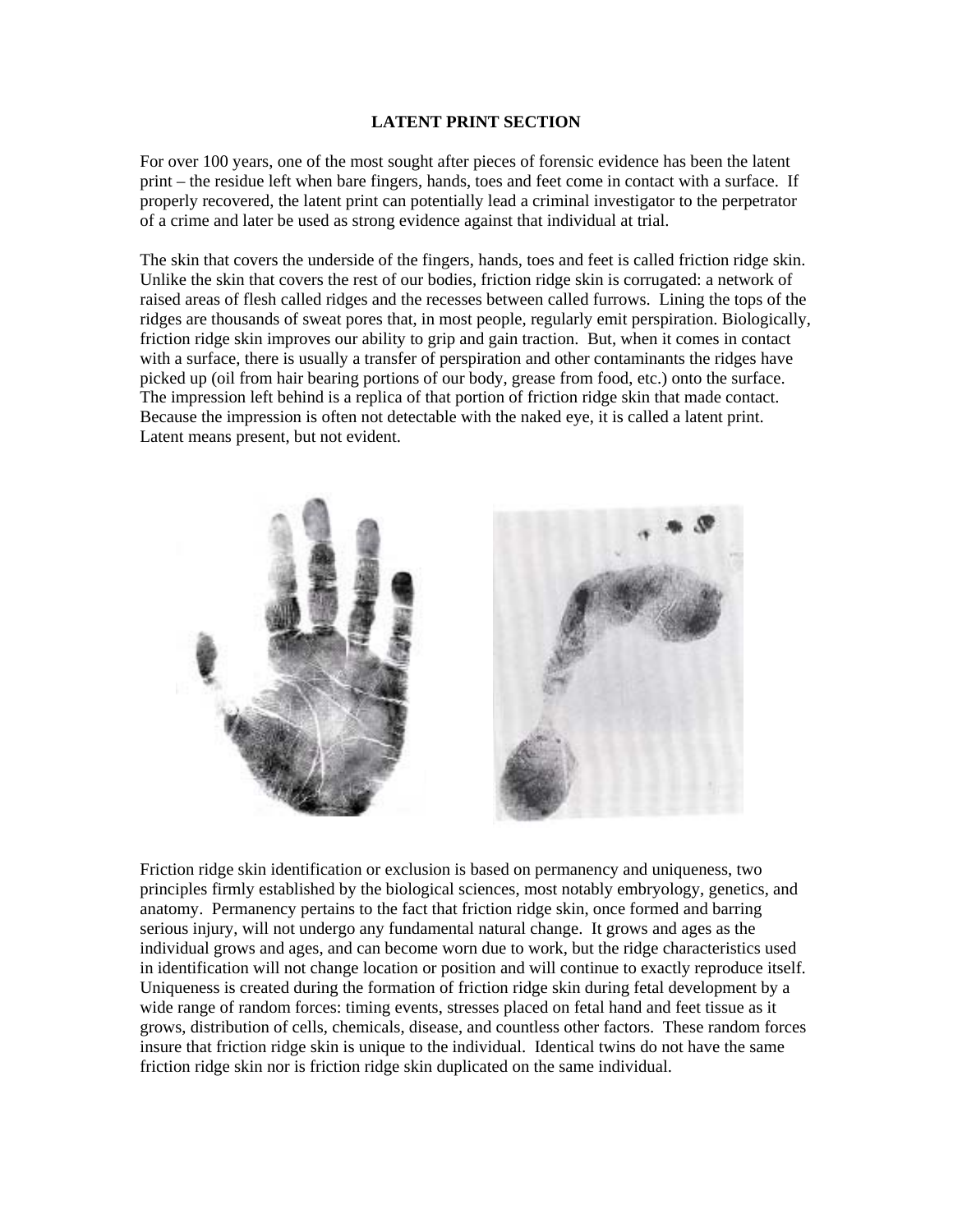

*Forensic Light Source* 

The examiners of the Latent Print Section of the West Virginia State Police Forensic Laboratory receive thousands of pieces of evidence a year, collected from crime scenes by police investigators for the various law enforcement agencies throughout the state. The evidence is put through a variety of physical, chemical and electronic processes designed to reveal the presence of latent impressions. Some of the processes are old and familiar such as powdering – known to fans of crime dramas as "dusting for prints." Others of more recent vintage are perhaps less familiar such as super glue fuming, ninhydrin, fluorescent dye stains, and forensic light sources. Latent prints are revealed when the chosen process adheres, stains, or reacts to constituent properties contained in the residue that makes up the impression. Choice of development technique or sequence of techniques is made by the latent print examiner or one trained in latent print processing. Factors involved in the processor's decision will include the type of surface of which the item is made (absorbent or nonabsorbent, smooth or textured) and the condition of the item at the time it is being processed. Preservation of any developed latent prints is usually determined by the choice of development method and surface type with photography and "lifting" being the essential methods of saving a latent print.



*Dusting for Latent Prints*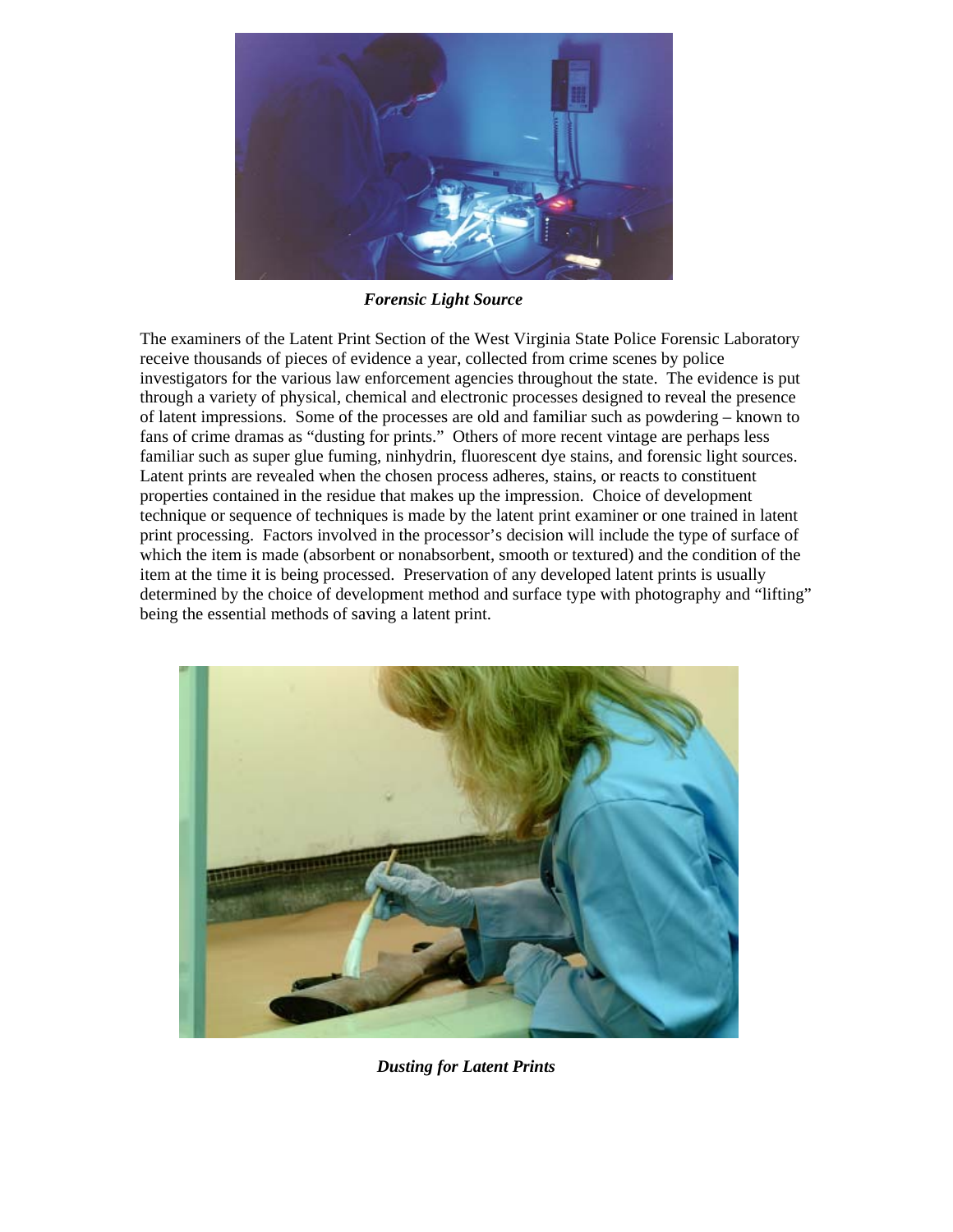Once a latent print is developed and preserved, a latent print examiner will begin a study of the impression using a methodology called ACE-V, an acronym for analysis, comparison, evaluation, and verification. ACE-V mirrors the scientific method of observation, experimentation, development and testing of a hypothesis, and validation. A latent print **analysis** focuses on the clarity and content of a print (and this will vary from impression to impression) and is conducted on three distinct levels. *Level one* looks at class characteristics, or those traits that are common among us all, such as fingerprint patterns. That which we commonly refer to as a fingerprint is actually the friction ridge skin that is contained just on the first joint of our fingers. The ridges form patterns here and generally take one of three shapes: loops (the most common), whorls and arches (the least common). Additionally, fingerprints can consist of patterns that have traits of two or more of the three main pattern groups. Though ridges can form patterns in other areas of our friction skin (particularly the palms), the presence of a pattern in a latent print usually is an indication that a finger made the impression.



*Level two* looks at what the discipline calls Galton details (named after Sir Francis Galton, an early scientist/pioneer in the field). The ridges of friction skin are not continuous, but rather, contain numerous interruptions – the Galton details. These details are more commonly called "characteristics" or "points of identity" and consist of three basic types: ridge endings, birfurcations (a ridge that divides) and dots. These "characteristics" or "points" are randomly scattered during friction ridge skin formation and their position, like all components of friction ridge skin, is not duplicated from one individual to the next or from one finger to the next. Though a predetermined minimum number of points are not required in order to make an identification or elimination, the Galton details are usually instrumental when an identification is made.

## **GALTON DETAILS**

**ENDING RIDGE DIVIDING RIDGE (BIFURCATION)** 

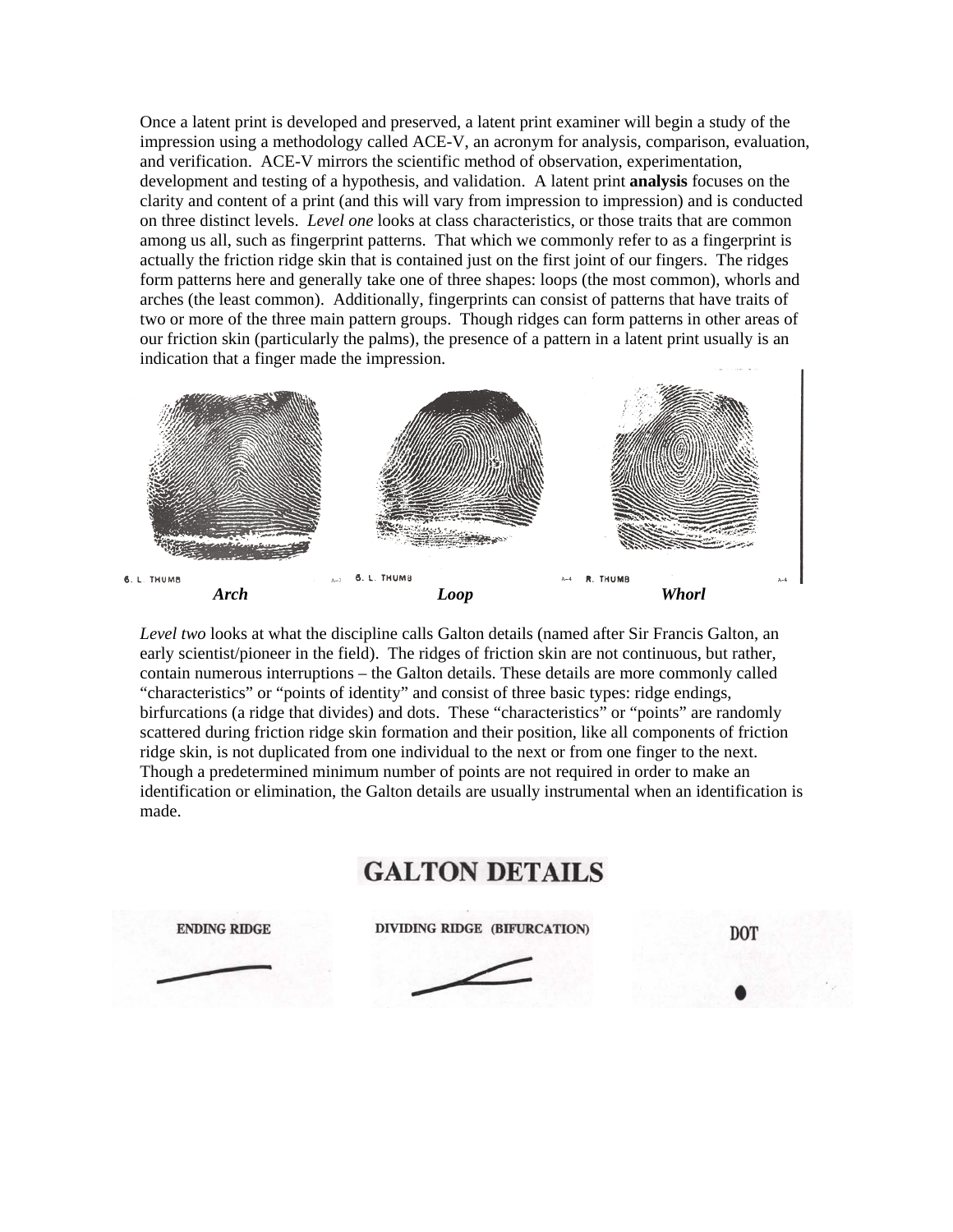*Level three* looks even closer at the ridges to ridge contour and edges and pore structure and placement. Needless to say, in order for an examiner to make observations on this level, the clarity must be of the highest order.

If a print is too smudged, blurred, contains an abundance of superimposed impressions or simply lacks ridge detail, then the print would probably be of no further value. However, if the impression contains ridge detail that is clear (or within an acceptable tolerance range for distortion), has a recognizable pattern and sufficient ridge minutia, then the print will be considered of comparison value. If clarity and content are sufficient, the impression is then **compared** to an exemplar containing friction ridge skin impressions made by a known subject. Class characteristics and minutia structure and placement are compared between the questioned impression and the known impression. An **evaluation** is then made as to whether the known individual's friction ridge skin is the source of the questioned. If there is sufficient agreement in class characteristics and the structural and positional relationship of minutia placement, then an identification is the result. If class characteristics are not alike or differences in the structural and positional relationship of minutia placement exceeds what can be accounted for by distortion, then the impressions could not have had the same contributor and an exclusion is the result. The analysis, comparison and evaluation are then submitted to a second qualified examiner for **verification**. The second examiner will conduct his or her own analysis, comparison, and evaluation of the latent print and will either validate the first examiner's opinion or disagree with that opinion.



*The Automated Fingerprint Identification System (AFIS) – Latent Work Station*

Many technological advances have been made in the latent print discipline during the past 100 years, but none more important than AFIS, or Automated Fingerprint Identification System. AFIS, is a computer system that is capable of rapidly searching fingerprint images through a